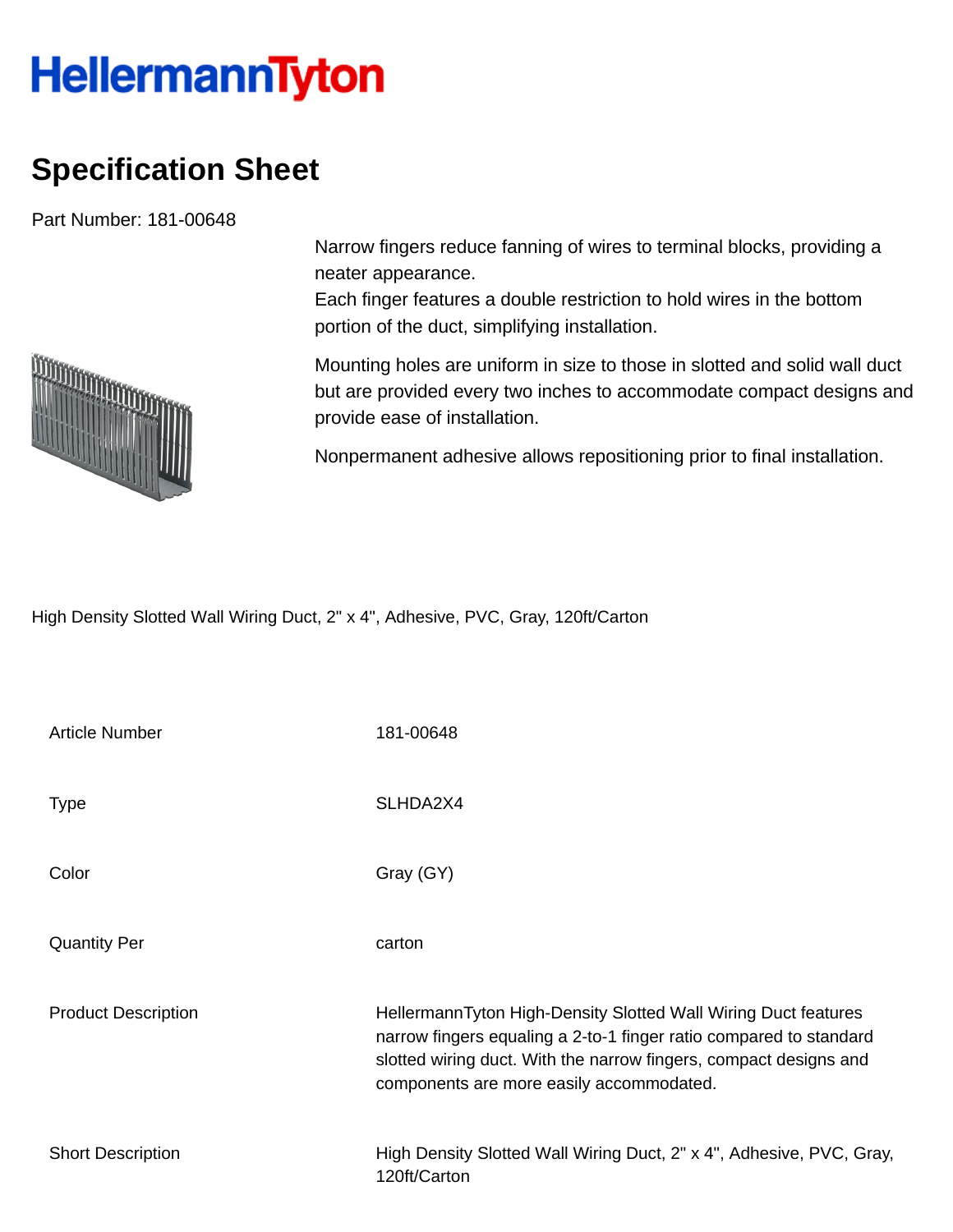| <b>Technical Description</b>     | Adhesive |
|----------------------------------|----------|
|                                  |          |
| Length L (Imperial)              | 6.0      |
| Length L (Metric)                | 1.83     |
| <b>Fixation Method</b>           | Adhesive |
| Width W (Imperial)               | 2.0      |
| Width W (Metric)                 | 50.8     |
| Height H (Imperial)              | 4.07     |
| Height H (Metric)                | 103.4    |
| Mounting Hole Centers (Imperial) | 2.0      |
|                                  |          |
|                                  |          |
|                                  |          |

Material Material Polyvinylchloride (PVC) Material Shortcut **PVC** Flammability **Self-extinguishing** Halogen Free No